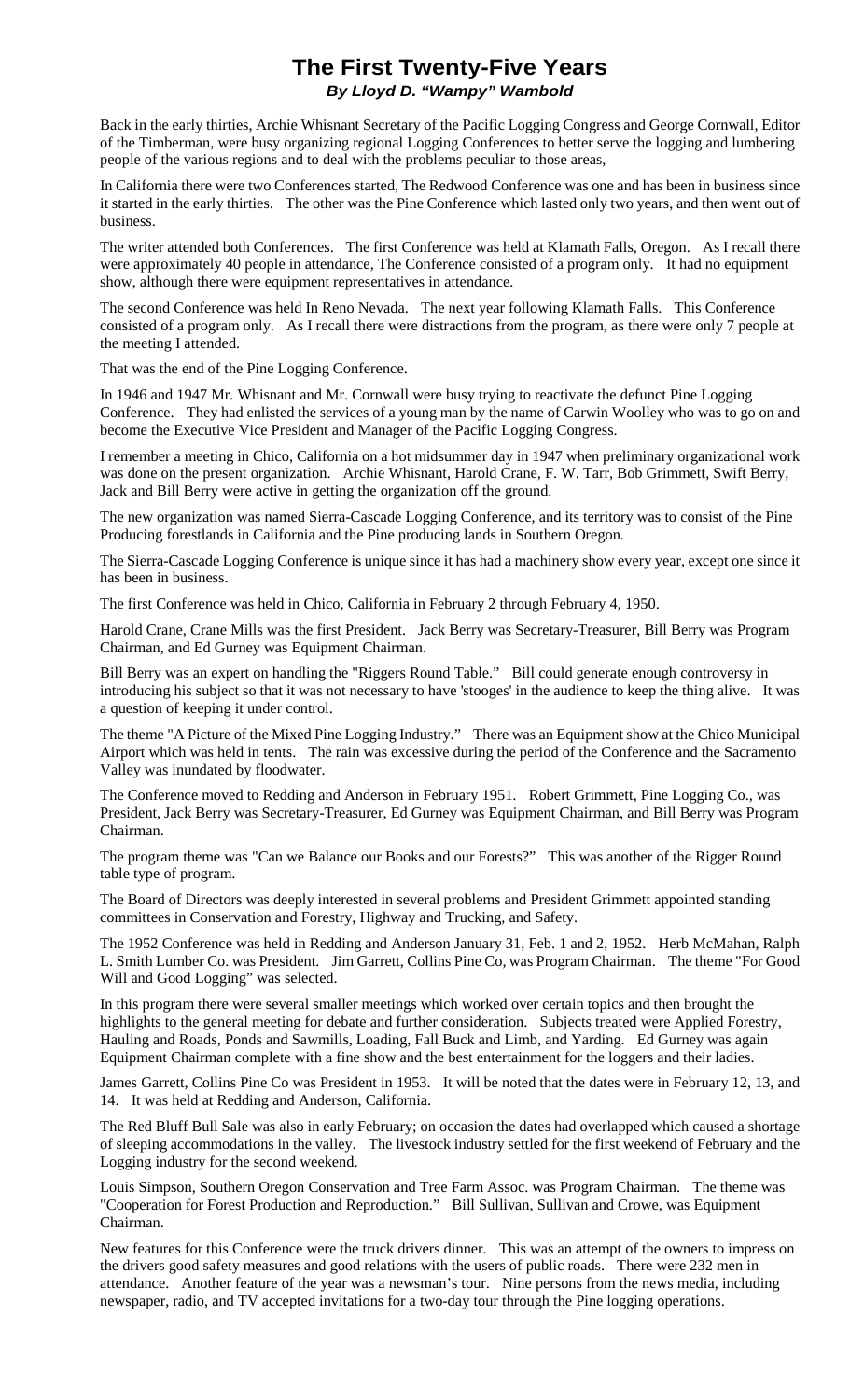Also as a result of the tour, the Sierra-Cascade Forest News Award was set up. This was open to the newspapers of the general region and the stories were to cover almost any category relating to trees, logging, manufacture, management, etc. The prizes were \$300.00 first, \$150.00 second, and \$50.00 third.

Henry Ghiglieri, J. T, .McDonald Logging Co. was the President of the 1954 Conference and the Conference was held February 18-20 at Redding and Anderson. Ted Batchelor, U.S. Plywood Corp. was Program Chairman. The theme was "Facing the new era in Forest Production." At this program L. J. Carr, President of Forest Products research society presented a paper which forecast many things which were unheard of to take place by the year 2004. It is of more than casual interest that many of the projects mentioned are now common practice. Dave Craft, Moore Equipment was Equipment Chairman. A new feature added by Dave was the Loggerama in which most of the exhibited machinery was put to work on the racetrack at the Fairgrounds. The most exciting was probably the loading crane that over-turned at the live demonstration.

In the First Forest News Award Contest, top prize of \$300.00 was won by George Brand, Redding Record Searchlight. Second prize of \$150.00 was won by David Pearlman, San Francisco Chronicle and third prize was \$50.00 and was won by Maxwell Thayer of the Rogue River Times.

The 1955 Conference was held at Redding and Anderson on February 17-19. W. S. Wickstrom, Byles Jamison Lumber Co. was President. Emmerson Smith, Caldor Lumber Co. was Program Chairman. The theme was "Men in the Woods-the key to our Future." One of the features of this program was the big debate "Resolved anything the company can do, the Gyppo can do better." Frank Gerlinger, Gerlinger Steel and Supply was Equipment Chairman. There was a second Loggerama as well as top exhibits and the finest of entertainment furnished by the Equipment People.

The News Award was won by Mel Gaynon, Marysville Yuba City Appeal Democrat; second, Howard Watkins, Santa Rosa Press Democrat, third James Saulsberry, San Bernardino Sun.

Another Newsman's Tour was conducted in 1955. There were six representatives of the press and tele vision on this tour and twenty-six guides.

Lafe Stephens, Weyerhaeuser Timber Co. was President of the 1956 Conference which was held February 16-18 at Redding and Anderson. L. D. Wambold was Secretary-Treasurer for the first time and has been continually reelected since that time.

Myron Wall of Wall and Larson Foresters was Program Chairman. The theme was "Logging with the New Look." Frank Gerlinger, Gerlinger Steel & Supply served his second term as Equipment Chairman.

The third Loggerama was a huge success and Equipment People are to be commended on the unusual entertainment furnished which included three Sawdust Bowls, Ladies Luncheon and Style Show. The Paul Bunyan Lunch Saturday noon at the Fairgrounds and the Floor Show at the Timberee.

Garth Sanders, Santa Rosa Press Democrat, won first money of \$300.00 on an article dealing with logging safety. Second place and \$150.00 was won by Bill Jenkins, Klamath Falls Herald and News on his series of editorials on conservation and utilization. Third place and \$50.00 was won by Frank Kiefer, Redding Record Searchlight, for his series of articles dealing with the Charlie Creek Dire and a fourth prize of \$50.00 was awarded to Bill Fader, Redding Record Searchlight for his series of articles dealing with the lumber outlook in Shasta County.

In February 14, through 16, 1957 the Conference was held at the State Fairgrounds, Sacramento. James F. Coonan, Trinity Alps Lumber Company was President. Sam Bryan Calaveras Land and Timber Corp. was Program Chairman. The Conference theme was "Young Growth and Young Ideas"

John Weber, Weaver Tractor Co. was Equipment Chairman. This was the first Equipment Display that was practically all under cover and was a pleasant experience. The entertainment included two Sawdust Bowls, Thursday Noon Luncheon and Style Show for the Ladies, the Floor Show for the Friday Night Banquet and the Paul Bunyan Luncheon at Saturday noon.

The Saturday Loggerama was a success.

The first place and \$300.00 cash award was won by Fred Kirstowsky, San Francisco Examiner in the Annual News Award Contest. Second place and \$150.00 was won by Jack Robertson, Chico Enterprise Record, and Third prize of \$50.00 was won by Garth Sanders, Santa Rosa Press Democrat. Kirstowsky gained top honors with a series of articles covering overload problems in the Redwoods. Robertson wrote of the advanced forest management on Diamond Match Timber Lands. Sanders article dealt with fighting a forest fire.

The 1958 Conference was held at Redding and Anderson February 13, 14, and 15. Harry B. Oatman, Trinity Alps Lumber Co. was President. The Program Chairman was Bill Beaty, Shasta Forest Co. The Theme was "The Logger, His 1958 Problems, Practices, Profits, People."

Paul Droscher, Droscher Equipment Co., was Program Chairman. There was a downpour of rain Saturday morning and the Loggerama was called off. The Equipment Committee came up with their usual high performance of entertainment for the loggers and their ladies.

Larry Coffin, Redding Record Searchlight won both first and second place in the News Award Contest, and a total check of \$450.00. His winning article dealt with the decline of the lumber marked in 1957. His second place article dealt with the trials and tribulations that he and his family went through going to the mountains to cut a free Christmas tree. Helen Bottel, Grants Pass Courier, took third award and \$50.00 on an article dealing with an arrow factory.

The 1959 Conference was held in Redding and Anderson February 12-14. Harry Russell; U.S. Plywood Corp. was President. Ralph Andree, U.S. Plywood Corp was Program Chairman. The theme was "Logging from Ox-Team to Jet Stream."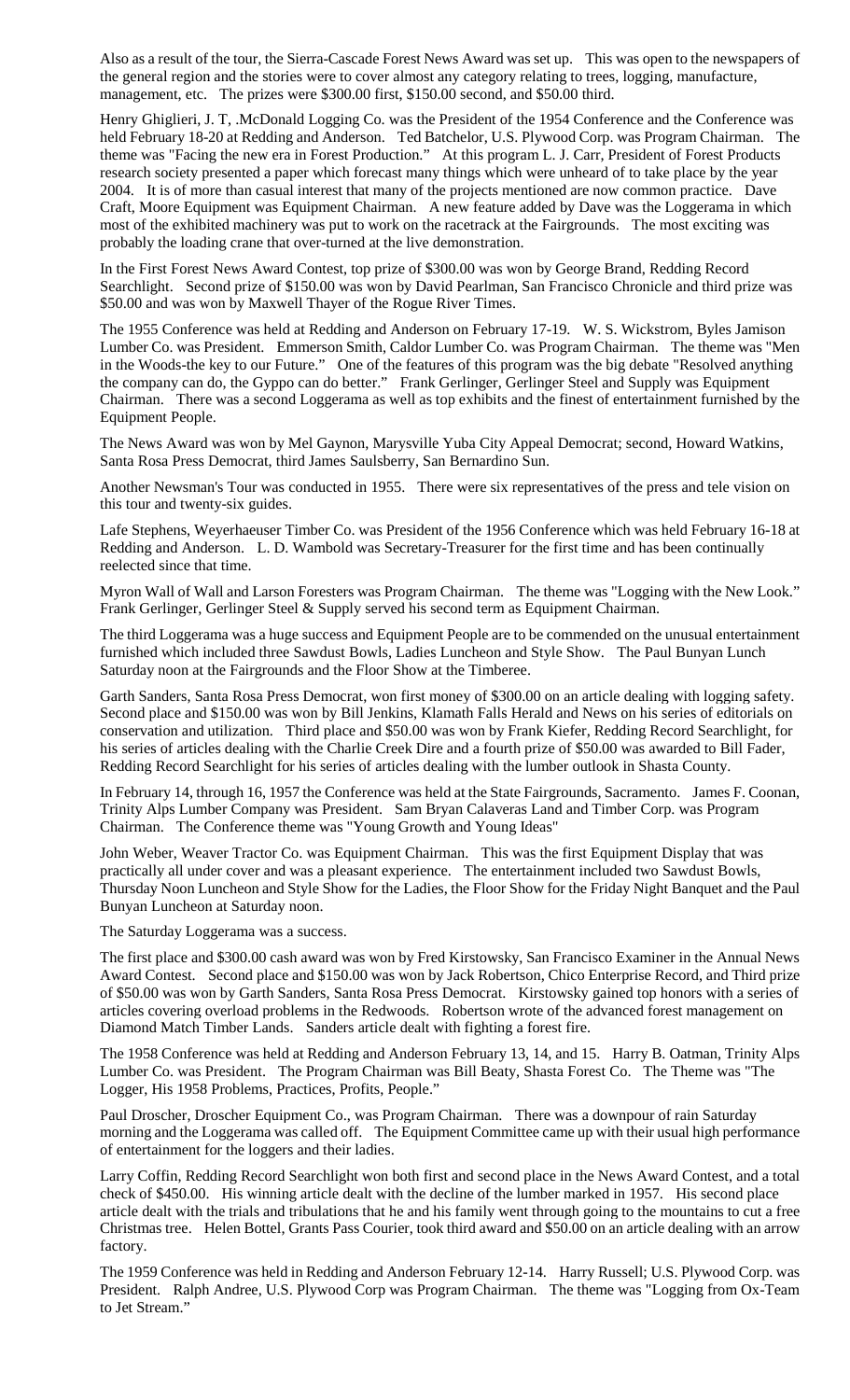Ray Lowry, Lowry Equipment Co. was Equipment Chairman. The rain again washed out the Loggerama, the Equipment Committee measured up to their usual high performance in entertainment in spite of a depressed business year.

Garth Sanders, Redding Record Searchlight won first place in the News Award for his article entitled "Lumber Industry Hasn't Learned." He pointed out our many points of weakness and the guilt complex of which we were so self-conscious. Peggy Walsh, Siskiyou Daily News won second on a three-part story of a Christmas Tree farm. Third place was won by Edger Foss.

The 1960 Conference was held in Redding and Anderson February 11, 12, and 13. Kenyon Young, McCloud River Lumber Co. was President. His Program·Chairman was Bob Leatherman, McCloud River Lumber Co. and his theme was "Bugs, Burns, and Baloney."

Chuck Crowe, Sullivan and Crowe Equipment Co. was Equipment Chairman. There was no Loggerama this year.

The Equipment Committee furnished two Sawdust Bowls, the Ladies Luncheon on Friday and the prizes for the Ladies Bingo Party on Friday afternoon, the refreshments for the Timberee party on Friday night and they cooperated with the Asphalt Cowboys in the barbecued beef dinner Friday night.

The News Award was changed this year. There was the small and large Newspaper divisions. The First Award and \$250.00 went to Garth Sanders, Redding Record Searchlight for his report of the Pollard Flat Fire Salvage. Second award and \$50.00 went to Joe Cowley, Medford Mail Tribune for his article on the improvement in the lumber industry.

The large newspaper divisions' first award and \$250.00 was won by Tod Harker, Oakland Tribune for his article on a forest fire near Placerville, and second award and \$50.00 went to Ray Hebert for his article on Logging and Manufacture of wood paper pulp.

The 1961 Conference met at Sacramento for the second time. The President was Elmer Zimmerman, International Paper Co. His Program Chairman was Loren Hollenbeak, Hollenbeak Logging Co. The theme, "Under the Gun in 61."

Bill Morgan Jr., was Chairman of the Equipment Committee, the Equipment Committee displayed, with the exception of one crane, 6 million dollars of equipment under one roof covering 90,000 square feet.

The Entertainment Fund was supported by contributions from seventy-one equipment companies from outside Shasta County and by eighty-one equipment committees and local businesses within the city of Redding.

In the Sierra Cascade News Award, large paper division, first place was won by Jefferson Yohn, San Bernardino Sun with an article on Salvage Logging. Second Award was won by Al Martinez, Oakland Tribune on his article regarding the cramped camping facilities in the public campgrounds in California.

In the small newspaper class Les Shaw, Lake County (Oregon) Examiner won first on a series on Federal timber appraisal and pricing policy. Second place was won by William Sweetland, Klamath Falls Herald and News with an article on scientific forest tree research at Weyerhaeuser Co.

In the News Award competition, Garth Sanders, Redding Record Searchlight won second place in the small paper competition with his analysis of the 1960 lumber slump, and Harvey McGee, Sonora Union Democrat took top honors with his article showing the economic importance of Pickering Lumber Co. to the County. First award in the large newspaper class was won by Jefferson Yohn, San Bernardino Sun with his account of the Salvage war on the Pine Beetle in his area.

The 1962 Conference was held in Redding February 15, and 16. Dave Rogers, Big Bear Timber Co. was President. Dean Solinsky of Frank & Dean Solinsky was Program Chairman. Harry Bates, Standard Oil Co. was Equipment Chairman.

There were several firsts established at this Conference. It was the first and only Conference in which there was no machinery show.

The first time the Program sessions were held in the Cascade Theater. The Theme was "Out of the Stew in 62."

It was the first a speaker went on to become the President of the United States. Richard Nixon, former Vice-President of the United States, spoke at one of the Friday morning session

In the News Award Contest, the large newspaper class was again won by Jefferson Yohn, San Bernardino Sun with his Series of editorials on the importance of the lumber industry.

The small newspaper class was won by Garth Sanders, Redding Record Searchlight, with his article "Anderson Cinderella Town." This made Sanders winner of four first awards, one second award, and one third place award in seven years of competition.

Second place award in the larger newspaper class went to Al Martinez, Oakland Tribune on the fire season of 1961. Second place award in the small newspaper class was won by Les Shaw, Lake County (Oregon) Examiner. Shaw's winning offering was a series of editorials in opposition to the National Wilderness Bill.

The 1963 Conference was held in Redding and Anderson on February 14-16. Jack S. Berry, Jack S. Berry Lumber Co. presided. His program Chairman was Tom Taylor, American Forest Products Corp. The theme was "Out of the Clouds and back to the Woods." This marked the first conference in which a Logger's Queen was programmed.

Fred Gerlinger Jr., Gerlinger Steel and Supply was Equipment Chairman. Fred provided the tops in a machinery show and entertainment. One of his welcome changes was the elimination of the formal banquet which was replaced by a smorgasbord and dancing to the music of the Lousy Loggers for all members at the Redding Elks Club.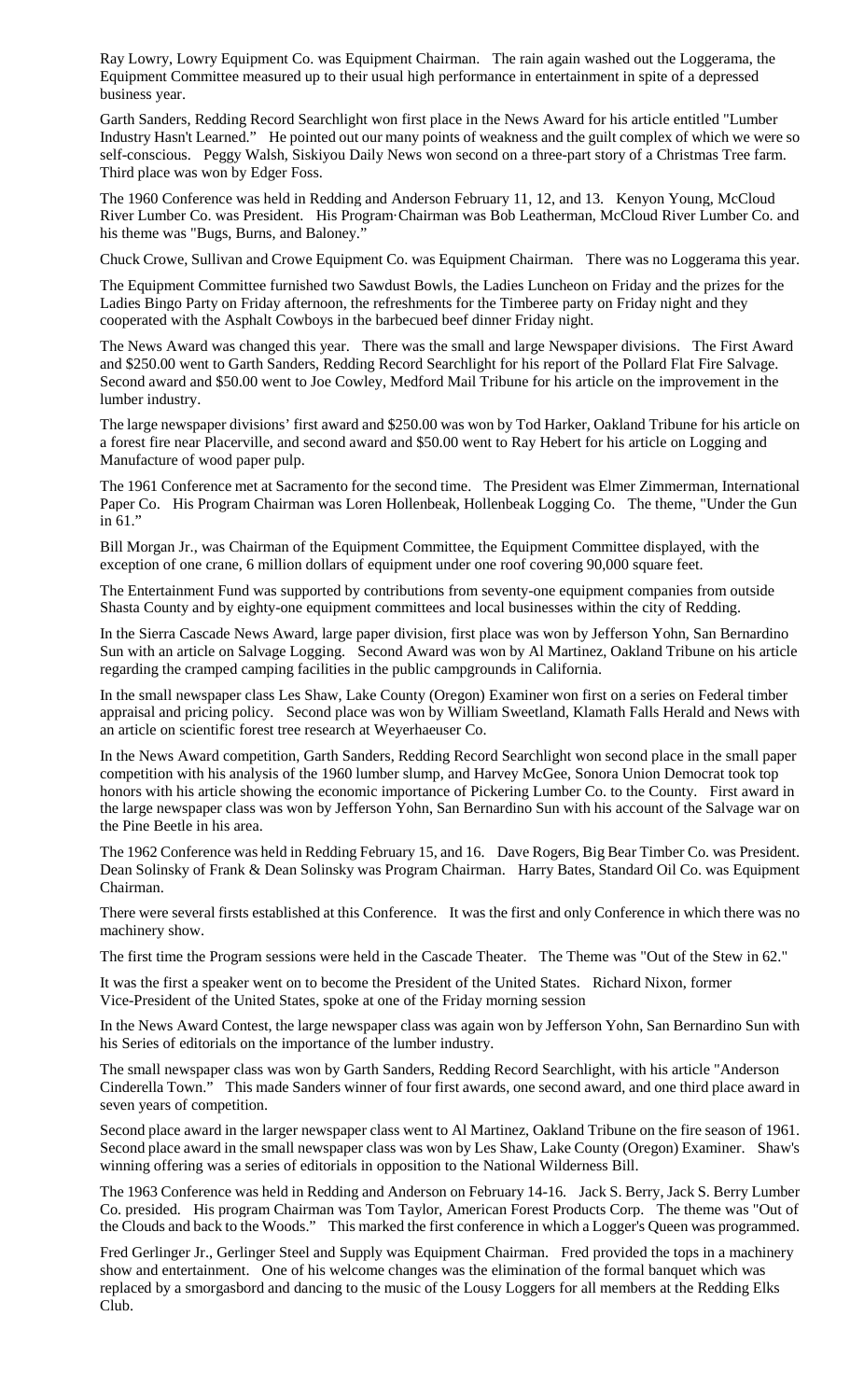The 1964 Conference was held at the State Fairgrounds Sacramento on February 13 through 15. This Conference was presided over by Vincent Bousquet, Weyerhaeuser Co. His Program Chairman was Ray Crane, Crane Mills. The theme was "If I had My Way."

Robert Jensen, Fred E. Barnett Co. was Equipment Chairman. Bob is the only person in the organization that has served both the Equipment and Lumber Production industries.

Lausmann's Lousy Logger Band performed at both Sawdust Bowls Wednesday and Thursday nights. The Equipment Committee produced top entertainment including a banquet on Friday night.

In the News Award Contest the large newspaper class was won by Ed Reynolds, San Francisco Examiner with an article on Pine Beetle Losses to California Timberlands, Second award was won by Lou Jobst Long Beach Independent Press with a story of Pulpwood from stump to customer.

In the small newspaper class, Les Shaw, Lake County (Oregon) Examiner won first on an article favoring multiple use forestry over wilderness areas. Bob Pentzer Chico Enterprise Record, won second with three articles on fire prevention.

This was the final year of the News Awards as the project was terminated by vote of the Board of Directors on April 11, 1964.

The 1965 Conference was held in Sacramento, February 11-13. The President was Warren Carleton, American Forest Products Corp. The Program Chairman was Harold Anderes, Sequoia Forest Ind. The theme was "Choppers to Cheeze Blocks the Mechanics of Logging."

The Equipment Committee Chairman was Roy Stilwell, Tenco Tractor Co. There was an outstanding exhibit of machinery and excellent entertainment was furnished to the loggers and their ladies.

The ground was broken at this conference at the new Cal-Expo grounds. Several trees were planted at the new location highlighted by Clarence Azavedo planting the first tree at the new site with a golden shovel. Other dignitaries of the State and the Lumber Industry were to plant trees also. The Lousy Logger Band played for the occasion.

The 1966 Conference was held at the California State Fairgrounds February 10, 11, and 12. Ray Crane, Crane Mills was President. Jack Wolfe, Weyerhaeuser Co. was Program Chairman. The theme was "A Public Trust, Tree Farming and Good Logging." This program was dedicated to the twenty-fifth anniversary of the American Tree Farm System.-

A new feature of this Conference was the Gin Fizz Breakfast on opening morning and the Tournament of Tall Timber Tales.

The Equipment Committee was under the general Chairmanship of Max Christensen, E. H. Edwards Co. As an extra feature, the Equipment Committee furnished additional entertainment by bringing in the World Champion Lady Log Roller to the pond at Woodlake Inn. She spent little time in dunking President Crane and Secretary Wambold. This Conference had a paid registration of 838 which was up from 755 on the preceding year. This trend was to continue upward to the present time.

The 1967 Conference was held at the State Fairgrounds on February 16, 17, and 18. David Williams, U. S. Plywood Corp. was President. Program Chairman was Roy Berridge, Diamond International Corp. The theme was "The New Look in Logging." The paid registration at this Conference was 928 which was a new record.

George McClean, Standard Oil Co. of Calif. was General Chairman of the Equipment Committee. This was a smooth running and go places concern.

The Equipment Committee set up a \$500.00 per year Scholarship Fund and deposited it with the Conference to pay a \$500.00 scholarship to a student of forestry at University of California Berkeley or Oregon State College Corvallis. Since that time Humboldt State College has been added to the list of accredited schools.

The 1968 Conference was held in Fresno on February 15, 16, and 17. Thomas L. Taylor, American Forest Products was President. The Program Chairman was Ed Norby, Norby Lumber Co. The theme was "Another Era-Another Challenge."

Del Dixon, Quinn Company was the General Chairman of the Equipment Committee. George McClean was the first President after incorporation.

The first two students were in school this year with Ernest F. Wilson of Oregon State College and Steven M. Mahoney at University of California Berkeley. Each received \$500.00.

During the year another press tour was taken in the Mother Lode County. There were twenty members of the Radio, Press, Television and Legislators and twenty-six people from the timber industry which made the tour.

The 1969 Conference was held at Sacramento at the New Cal-Expo grounds. Lowell Jones, Lowell N. Jones Logging, was President. His Program Chairman was Tom McDonald, Boise Cascade Corp. The theme was "Grappling with Small Logs."

Robert Bogh, W. V. Morgan Co. was General Chairman of the Equipment Committee.

There was one \$500.00 scholarship awarded to Roy Brewer of Oregon State University during the year. It is noted that the University of Nevada is also an eligible school for Sierra-Cascade Scholarships.

During July President Jones put on a field trip in the Klamath Falls area for the news media. This was a very pleasant one-day trip.

There were several trees planted on the new Cal-Expo grounds by State and timber dignitaries.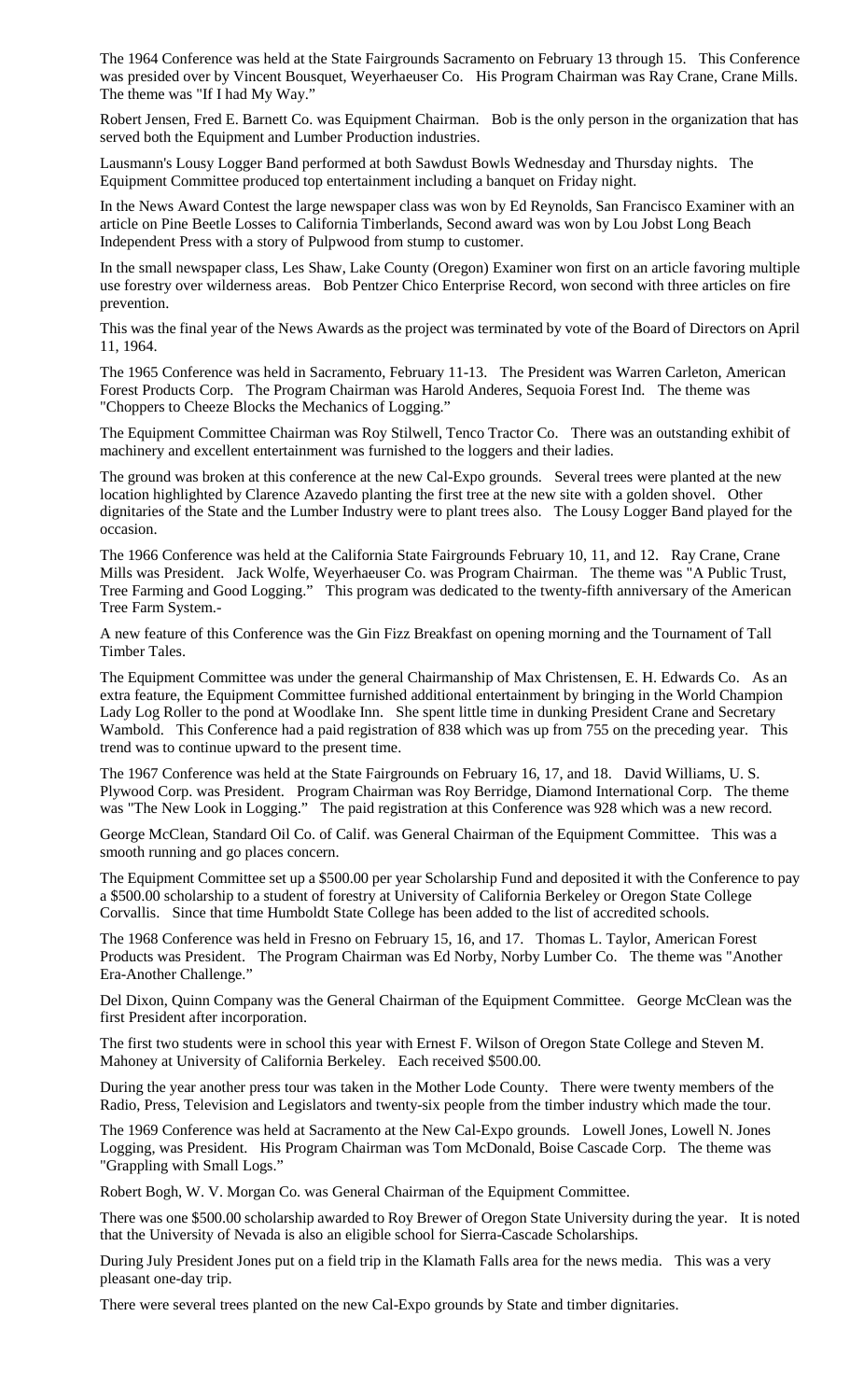The 1970 conference was held in Reno, Nevada February 12, 13, 14. Roy Berridge, Diamond National Corp. was President. Bill Berry, Kimberly-Clark Corp. was Program Chairman. His theme was "The 70's - Rough Skidding for the Independent Logger?" Bill Berry's Father was Program Chairman of the first two Conferences and like his father, he was an expert in handling the Rigger's Round Table.

Boyd J. (Pete) Petersen, Truck Parts and Equipment was the General Chairman and Robert Bogh was President of the Equipment Committee.

This first trip into Reno was a move that everyone was anxious to try, but was more anxious to play it safe and let someone else get their feet wet.

President Berridge softened the town up a little in November by delivering to the City of Reno an 80-foot Christmas tree. This Conference topped all others with a paid membership of 1,046.

The 1971 Conference was held in Sacramento at Cal-Expo. Harold Anderes, Sequoia Forest Industries was President, Ed Walker, American Forest Products was Program Chairman. His theme was "Up in the Air in 72."

Vern Fredrickson was General Chairman of the Equipment Committee. Robert Bogh was President.

The two \$500.00 scholarships for 1971 went to Guy Surian, Humboldt State College and to Martin Frank attending Oregon State University. The Conference joined with the Equipment Committee in producing two issues of the News Log. The Conference joined with the Equipment Committee in a publicity venture of approximately 1,500 dollars each. This publicity failed to increase the membership. The Logger's Holiday was chaired by John Golsie and the competitive events included ax throwing, front-end loading, choker setting, and hand chopping.

In 1972 the Conference was held in Reno, on February 10, 11, 12, James W. Fisher, J. W. Fisher Logging Co. was President. His Program Chairman was William N. Dennison, Western Lumber Mgrs. His Theme was "The Times - They are a Changin."

Joe Anxo was General Chairman of the Equipment Committee. Dewey Mansfield, Marsden Advertising was President.

The Conference was active during the year preparing to break the ground for the new Forest Center.

Gary Wicks was awarded a \$500.00 scholarship at Oregon State University and Richard Harris was awarded a \$500.00 scholarship at the University of California. \$250 Scholarships were awarded to John B. Brown and Dan A. Young of Oregon Technical institute, Klamath Falls.

The news log came out with three issues during the year. The big publicity venture with the professionals was dropped and handled by Conference Directors and the Reno Chamber of Commerce.

Paid registration this year reached an unheard of record of 1,100 which was a record that was supposed to last for all time and did until the Conference returned to Reno in 1974.

In 1973 The Conference was held at Cat-Expo Sacramento on February 8, 9, and 10. Ed Norby, Norby Lumber Co. was President. Jack Dozier, American Forest Products Corp. was Program Chairman. The Program theme was "Logging from the Loggers Viewpoint" Jim Gordon, Clark Lift West was General Equipment Chairman, and Roy Beardall, Standard Oil Co. of Calif. was President of the Equipment Committee.

The Cal-Expo forest center project got off the ground during the year. A creditable showing was made in the construction. Approximately 85 per cent of the finance has been received from contributions from the members and supporting companies.

Scholarships of \$500.00 each we r e awarded to Richard Harris, University of California, Berkeley and to Lawrence Sommers, University of California Humboldt. One \$500.00 scholarship award resulted in a tie, and \$250.00 scholarships were awarded to Craig Yancey, University of California Humboldt and to Howard Thornton, Oregon State University.

There were three forest technician awards of \$250.00 which went to William Rasband, College of the Redwoods, Eureka, and to Karen Burkdoll and Steven Bauer both of Lassen College, Susanville.

As a publicity feature the Conference and Equipment Committee purchased 1,250 of the "Lousy Loggers" LP records which were passed out with the paid registrations.

The weather was very rainy for the Saturday "Logger Holiday." The arena was too wet for the loading and skidding contests. The axe throw, choker set, and hand chop events were ran off. Jim Taylor, J. W. Fisher Logging Co. won first place in all three events.

The paid membership at Sacramento was 940.

The 1974 Conference was held at Reno, Nevada, February 7, 8, 9. Robert Jensen, Cooper's Mill, Inc. was President of this Silver Anniversary of the Sierra-Cascade Logging Conference, Glen Duysen, Sierra Forest Products was Program Chairman. The theme was "Twenty Five Years of Good Will and Good Logging" It has been just that and a better Theme could not have been chosen.

Jim Mortimore, Nevada General Tire, was Equipment Chairman, and C. I. Mahoney, Pacific Telephone, was President of the Equipment Committee.

Scholarships of \$500.00 each were awarded to James A. Carr Oregon State University and to Miss Carroll Rice University of California at Berkeley.

Scholarships of \$250.00 each were awarded to Charles Singleton and to Ronald Herman of Lassen College, Susanville.

Special recognition was given by President Jensen to Dan Gellermann whose name was the only one on the records that had paid his membership for twenty-five consecutive years.